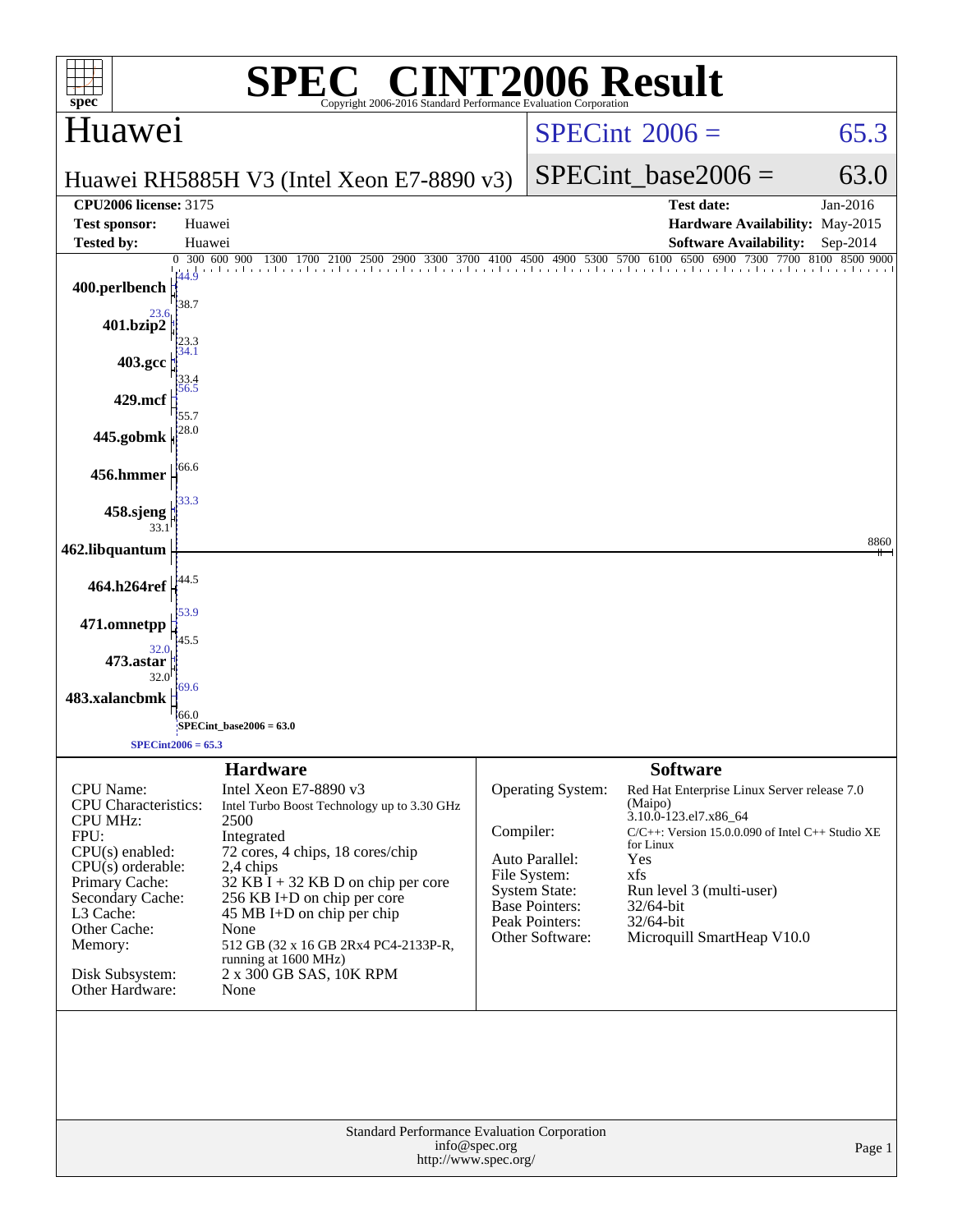

## Huawei

# $SPECint2006 = 65.3$  $SPECint2006 = 65.3$

Huawei RH5885H V3 (Intel Xeon E7-8890 v3)

SPECint base2006 =  $63.0$ 

**[CPU2006 license:](http://www.spec.org/auto/cpu2006/Docs/result-fields.html#CPU2006license)** 3175 **[Test date:](http://www.spec.org/auto/cpu2006/Docs/result-fields.html#Testdate)** Jan-2016

**[Test sponsor:](http://www.spec.org/auto/cpu2006/Docs/result-fields.html#Testsponsor)** Huawei **[Hardware Availability:](http://www.spec.org/auto/cpu2006/Docs/result-fields.html#HardwareAvailability)** May-2015 **[Tested by:](http://www.spec.org/auto/cpu2006/Docs/result-fields.html#Testedby)** Huawei **[Software Availability:](http://www.spec.org/auto/cpu2006/Docs/result-fields.html#SoftwareAvailability)** Sep-2014

### **[Results Table](http://www.spec.org/auto/cpu2006/Docs/result-fields.html#ResultsTable)**

|                                                                                                          | <b>Base</b>    |       |                |       |                | <b>Peak</b> |                |              |                |              |                |              |
|----------------------------------------------------------------------------------------------------------|----------------|-------|----------------|-------|----------------|-------------|----------------|--------------|----------------|--------------|----------------|--------------|
| <b>Benchmark</b>                                                                                         | <b>Seconds</b> | Ratio | <b>Seconds</b> | Ratio | <b>Seconds</b> | Ratio       | <b>Seconds</b> | <b>Ratio</b> | <b>Seconds</b> | <b>Ratio</b> | <b>Seconds</b> | <b>Ratio</b> |
| $ 400$ .perlbench                                                                                        | 252            | 38.8  | 253            | 38.7  | 252            | 38.7        | 218            | 44.9         | 218            | 44.8         | 218            | 44.9         |
| 401.bzip2                                                                                                | 415            | 23.3  | 414            | 23.3  | 417            | 23.2        | 409            | 23.6         | 409            | 23.6         | 409            | 23.6         |
| $403.\mathrm{gcc}$                                                                                       | 240            | 33.5  | 241            | 33.4  | <u>241</u>     | <u>33.4</u> | 238            | 33.9         | 236            | <u>34.1</u>  | 236            | 34.1         |
| $429$ .mcf                                                                                               | 164            | 55.7  | 162            | 56.1  | 164            | 55.4        | 162            | 56.4         | 161            | 56.7         | <b>161</b>     | 56.5         |
| $445$ .gobmk                                                                                             | 375            | 28.0  | 375            | 28.0  | 375            | 28.0        | 375            | 28.0         | 375            | 28.0         | 375            | 28.0         |
| $456.$ hmmer                                                                                             | 140            | 66.6  | 140            | 66.4  | 140            | 66.6        | 140            | 66.6         | 140            | 66.4         | 140            | 66.6         |
| $458$ .sjeng                                                                                             | 366            | 33.1  | 366            | 33.1  | 366            | 33.1        | 364            | 33.3         | 364            | 33.2         | 364            | 33.3         |
| 462.libquantum                                                                                           | 2.35           | 8820  | 2.30           | 8990  | 2.34           | 8860        | 2.35           | 8820         | 2.30           | 8990         | 2.34           | 8860         |
| 464.h264ref                                                                                              | 497            | 44.6  | 497            | 44.5  | 500            | 44.3        | 497            | 44.6         | 497            | 44.5         | 500            | 44.3         |
| 471.omnetpp                                                                                              | 137            | 45.5  | 138            | 45.4  | 137            | 45.6        | <b>116</b>     | 53.9         | 115            | 54.1         | 116            | 53.9         |
| $473.$ astar                                                                                             | 219            | 32.0  | 216            | 32.5  | 220            | 31.9        | 219            | 32.0         | 219            | 32.0         | 220            | 31.9         |
| 483.xalancbmk                                                                                            | 104            | 66.1  | 106            | 65.3  | 105            | 66.0        | 99.2           | 69.6         | 99.1           | 69.6         | 99.3           | 69.5         |
| Results appear in the order in which they were run. Bold underlined text indicates a median measurement. |                |       |                |       |                |             |                |              |                |              |                |              |

### **[Submit Notes](http://www.spec.org/auto/cpu2006/Docs/result-fields.html#SubmitNotes)**

The config file option 'submit' was used.

### **[Operating System Notes](http://www.spec.org/auto/cpu2006/Docs/result-fields.html#OperatingSystemNotes)**

Stack size set to unlimited using "ulimit -s unlimited"

### **[Platform Notes](http://www.spec.org/auto/cpu2006/Docs/result-fields.html#PlatformNotes)**

 BIOS configuration: Set Power Efficiency Mode to Performance Set Lock\_step to disabled Baseboard Management Controller used to adjust the fan speed to 100% Set Hyper-Threading to disabled Set C-State to C6 Set CPU C1E Support to Enable Sysinfo program /root/speccpu2006/config/sysinfo.rev6914 \$Rev: 6914 \$ \$Date:: 2014-06-25 #\$ e3fbb8667b5a285932ceab81e28219e1 running on RH5885HV3 Fri Jan 8 03:02:37 2016

 This section contains SUT (System Under Test) info as seen by some common utilities. To remove or add to this section, see: <http://www.spec.org/cpu2006/Docs/config.html#sysinfo>

 From /proc/cpuinfo model name : Intel(R) Xeon(R) CPU E7-8890 v3 @ 2.50GHz 4 "physical id"s (chips) 72 "processors" Continued on next page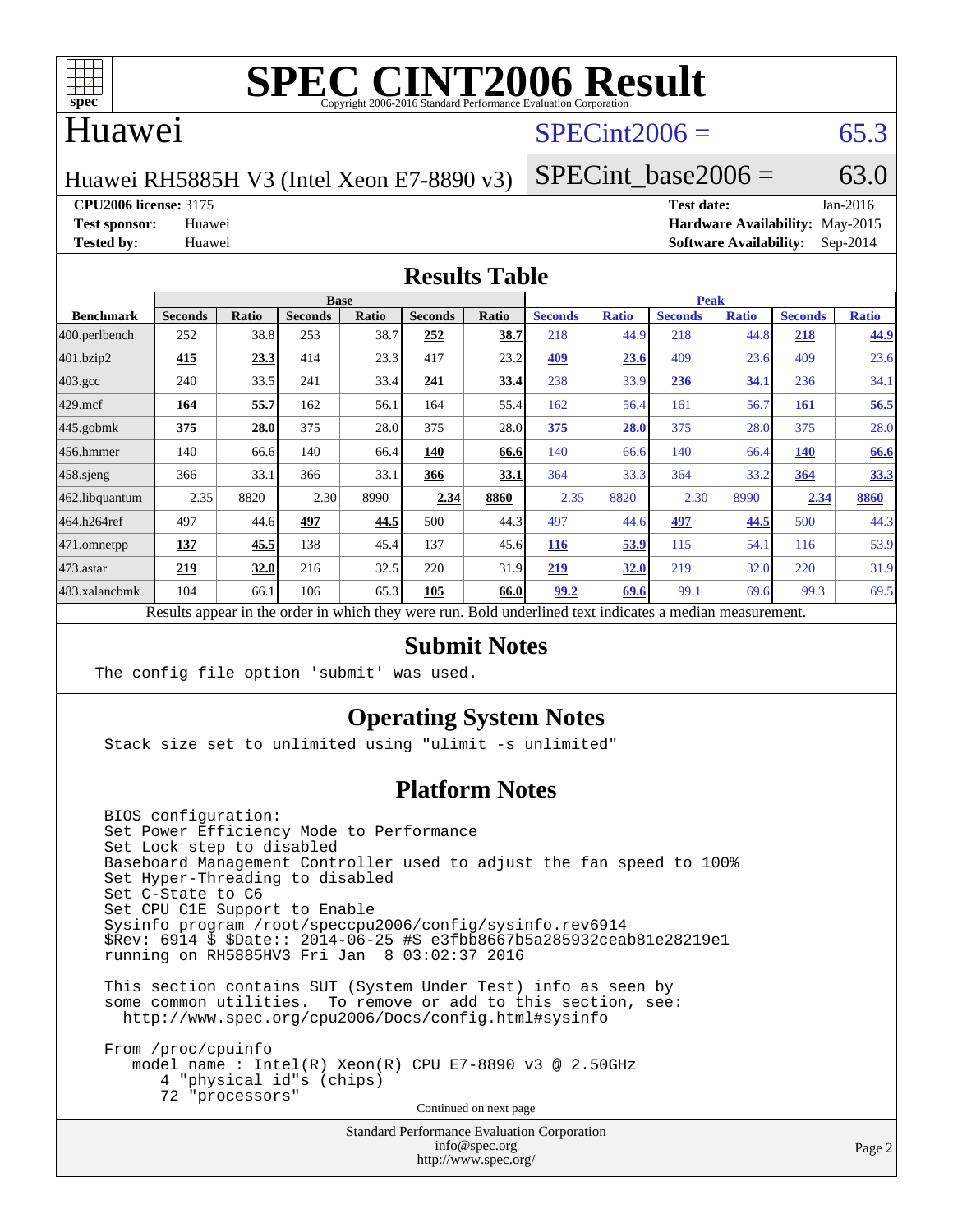

### **[SPEC CINT2006 Result](http://www.spec.org/auto/cpu2006/Docs/result-fields.html#SPECCINT2006Result)** Copyright 2006-2016 Standard Performance Evaluation Corporation

## Huawei

 $SPECint2006 = 65.3$  $SPECint2006 = 65.3$ 

Huawei RH5885H V3 (Intel Xeon E7-8890 v3)

**[CPU2006 license:](http://www.spec.org/auto/cpu2006/Docs/result-fields.html#CPU2006license)** 3175 **[Test date:](http://www.spec.org/auto/cpu2006/Docs/result-fields.html#Testdate)** Jan-2016 **[Test sponsor:](http://www.spec.org/auto/cpu2006/Docs/result-fields.html#Testsponsor)** Huawei **[Hardware Availability:](http://www.spec.org/auto/cpu2006/Docs/result-fields.html#HardwareAvailability)** May-2015 **[Tested by:](http://www.spec.org/auto/cpu2006/Docs/result-fields.html#Testedby)** Huawei **[Software Availability:](http://www.spec.org/auto/cpu2006/Docs/result-fields.html#SoftwareAvailability)** Sep-2014

SPECint base2006 =  $63.0$ 

### **[Platform Notes \(Continued\)](http://www.spec.org/auto/cpu2006/Docs/result-fields.html#PlatformNotes)**

Standard Performance Evaluation Corporation cores, siblings (Caution: counting these is hw and system dependent. The following excerpts from /proc/cpuinfo might not be reliable. Use with caution.) cpu cores : 18 siblings : 18 physical 0: cores 0 1 2 3 4 8 9 10 11 16 17 18 19 20 24 25 26 27 physical 1: cores 0 1 2 3 4 8 9 10 11 16 17 18 19 20 24 25 26 27 physical 2: cores 0 1 2 3 4 8 9 10 11 16 17 18 19 20 24 25 26 27 physical 3: cores 0 1 2 3 4 8 9 10 11 16 17 18 19 20 24 25 26 27 cache size : 46080 KB From /proc/meminfo MemTotal: 528021372 kB<br>HugePages Total: 0 HugePages\_Total: 0<br>Hugepagesize: 2048 kB Hugepagesize: From /etc/\*release\* /etc/\*version\* os-release: NAME="Red Hat Enterprise Linux Server" VERSION="7.0 (Maipo)" ID="rhel" ID\_LIKE="fedora" VERSION\_ID="7.0" PRETTY\_NAME="Red Hat Enterprise Linux Server 7.0 (Maipo)" ANSI\_COLOR="0;31" CPE\_NAME="cpe:/o:redhat:enterprise\_linux:7.0:GA:server" redhat-release: Red Hat Enterprise Linux Server release 7.0 (Maipo) system-release: Red Hat Enterprise Linux Server release 7.0 (Maipo) system-release-cpe: cpe:/o:redhat:enterprise\_linux:7.0:ga:server uname -a: Linux RH5885HV3 3.10.0-123.el7.x86\_64 #1 SMP Mon May 5 11:16:57 EDT 2014 x86\_64 x86\_64 x86\_64 GNU/Linux run-level 3 Jan 8 03:01 SPEC is set to: /root/speccpu2006<br>Filesystem Type Si Type Size Used Avail Use% Mounted on<br>xfs 50G 15G 36G 29% / /dev/mapper/rhel-root xfs Additional information from dmidecode: Warning: Use caution when you interpret this section. The 'dmidecode' program reads system data which is "intended to allow hardware to be accurately determined", but the intent may not be met, as there are frequent changes to hardware, firmware, and the "DMTF SMBIOS" standard. BIOS American Megatrends Inc. BLISV705 03/30/2015 Memory: 32x Micron 36ASF2G72PZ-2G1A2 16 GB 2 rank 2133 MHz, configured at 1600 MHz 64x NO DIMM NO DIMM (End of data from sysinfo program) Continued on next page

> [info@spec.org](mailto:info@spec.org) <http://www.spec.org/>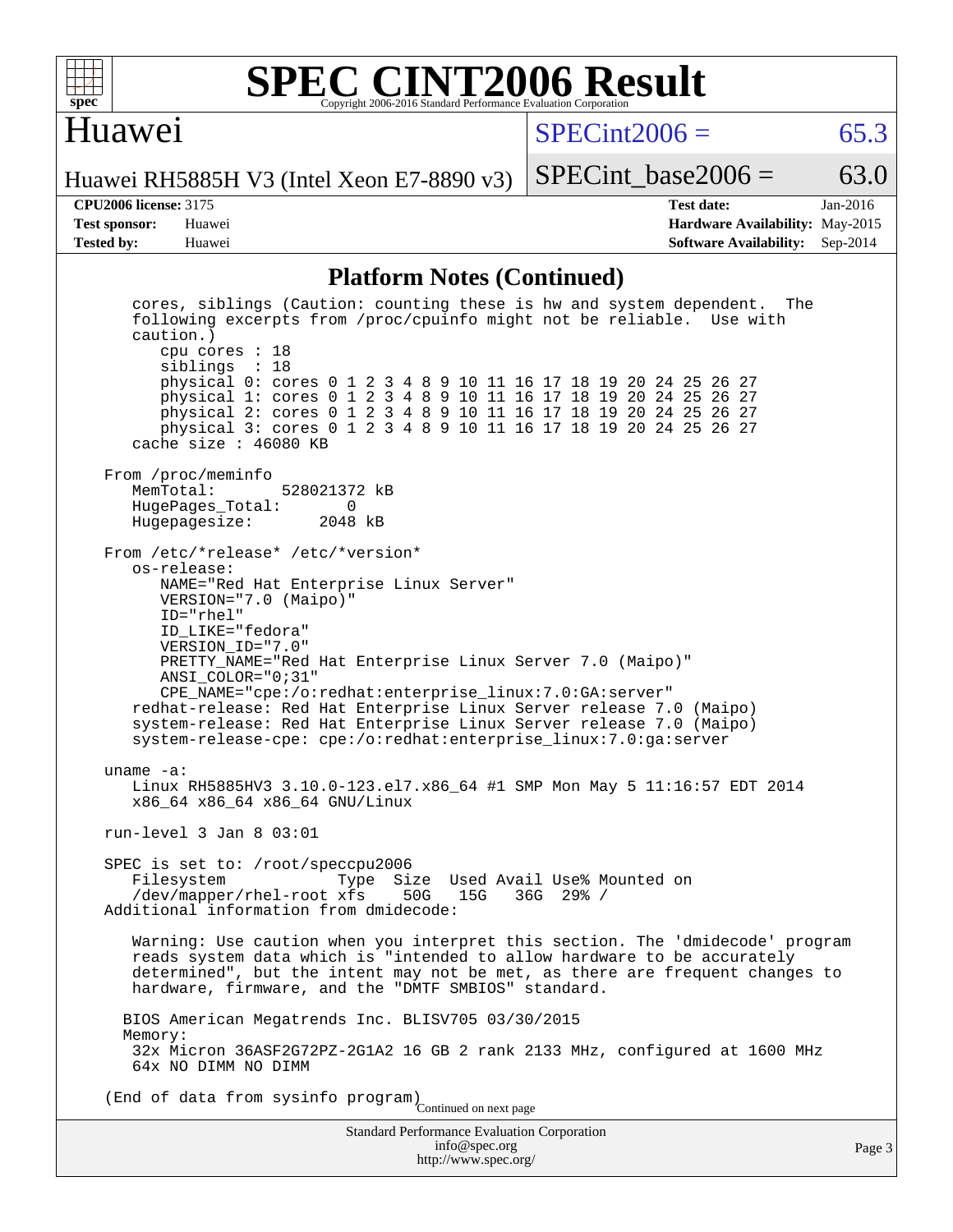

### **[SPEC CINT2006 Result](http://www.spec.org/auto/cpu2006/Docs/result-fields.html#SPECCINT2006Result)** Copyright 2006-2016 Standard Performance Evaluation C

## Huawei

 $SPECint2006 = 65.3$  $SPECint2006 = 65.3$ 

Huawei RH5885H V3 (Intel Xeon E7-8890 v3)

**[CPU2006 license:](http://www.spec.org/auto/cpu2006/Docs/result-fields.html#CPU2006license)** 3175 **[Test date:](http://www.spec.org/auto/cpu2006/Docs/result-fields.html#Testdate)** Jan-2016 **[Test sponsor:](http://www.spec.org/auto/cpu2006/Docs/result-fields.html#Testsponsor)** Huawei **[Hardware Availability:](http://www.spec.org/auto/cpu2006/Docs/result-fields.html#HardwareAvailability)** May-2015 **[Tested by:](http://www.spec.org/auto/cpu2006/Docs/result-fields.html#Testedby)** Huawei **[Software Availability:](http://www.spec.org/auto/cpu2006/Docs/result-fields.html#SoftwareAvailability)** Sep-2014

SPECint base2006 =  $63.0$ 

### **[Platform Notes \(Continued\)](http://www.spec.org/auto/cpu2006/Docs/result-fields.html#PlatformNotes)**

 Regarding the sysinfo display about the memory installed, the correct amount of memory is 512 GB and the dmidecode description should have two lines reading as: 32x Micron 36ASF2G72PZ-2G1A2 16 GB 2 rank 2133 MHz, configured at 1600 MHz 64x NO DIMM NO DIMM

### **[General Notes](http://www.spec.org/auto/cpu2006/Docs/result-fields.html#GeneralNotes)**

Environment variables set by runspec before the start of the run: KMP\_AFFINITY = "granularity=fine,compact,1,0" LD\_LIBRARY\_PATH = "/root/speccpu2006/libs/32:/root/speccpu2006/libs/64:/root/speccpu2006/sh" OMP\_NUM\_THREADS = "72"

 Binaries compiled on a system with 1x Core i5-4670K CPU + 16GB memory using RedHat EL 7.0 Transparent Huge Pages enabled with: echo always > /sys/kernel/mm/transparent\_hugepage/enabled runspec command invoked through numactl i.e.: numactl --interleave=all runspec <etc>

# **[Base Compiler Invocation](http://www.spec.org/auto/cpu2006/Docs/result-fields.html#BaseCompilerInvocation)**

[C benchmarks](http://www.spec.org/auto/cpu2006/Docs/result-fields.html#Cbenchmarks):  $\text{icc}$   $-\text{m64}$ 

[C++ benchmarks:](http://www.spec.org/auto/cpu2006/Docs/result-fields.html#CXXbenchmarks) [icpc -m64](http://www.spec.org/cpu2006/results/res2016q1/cpu2006-20160110-38637.flags.html#user_CXXbase_intel_icpc_64bit_fc66a5337ce925472a5c54ad6a0de310)

# **[Base Portability Flags](http://www.spec.org/auto/cpu2006/Docs/result-fields.html#BasePortabilityFlags)**

 400.perlbench: [-DSPEC\\_CPU\\_LP64](http://www.spec.org/cpu2006/results/res2016q1/cpu2006-20160110-38637.flags.html#b400.perlbench_basePORTABILITY_DSPEC_CPU_LP64) [-DSPEC\\_CPU\\_LINUX\\_X64](http://www.spec.org/cpu2006/results/res2016q1/cpu2006-20160110-38637.flags.html#b400.perlbench_baseCPORTABILITY_DSPEC_CPU_LINUX_X64) 401.bzip2: [-DSPEC\\_CPU\\_LP64](http://www.spec.org/cpu2006/results/res2016q1/cpu2006-20160110-38637.flags.html#suite_basePORTABILITY401_bzip2_DSPEC_CPU_LP64) 403.gcc: [-DSPEC\\_CPU\\_LP64](http://www.spec.org/cpu2006/results/res2016q1/cpu2006-20160110-38637.flags.html#suite_basePORTABILITY403_gcc_DSPEC_CPU_LP64) 429.mcf: [-DSPEC\\_CPU\\_LP64](http://www.spec.org/cpu2006/results/res2016q1/cpu2006-20160110-38637.flags.html#suite_basePORTABILITY429_mcf_DSPEC_CPU_LP64) 445.gobmk: [-DSPEC\\_CPU\\_LP64](http://www.spec.org/cpu2006/results/res2016q1/cpu2006-20160110-38637.flags.html#suite_basePORTABILITY445_gobmk_DSPEC_CPU_LP64) 456.hmmer: [-DSPEC\\_CPU\\_LP64](http://www.spec.org/cpu2006/results/res2016q1/cpu2006-20160110-38637.flags.html#suite_basePORTABILITY456_hmmer_DSPEC_CPU_LP64) 458.sjeng: [-DSPEC\\_CPU\\_LP64](http://www.spec.org/cpu2006/results/res2016q1/cpu2006-20160110-38637.flags.html#suite_basePORTABILITY458_sjeng_DSPEC_CPU_LP64) 462.libquantum: [-DSPEC\\_CPU\\_LP64](http://www.spec.org/cpu2006/results/res2016q1/cpu2006-20160110-38637.flags.html#suite_basePORTABILITY462_libquantum_DSPEC_CPU_LP64) [-DSPEC\\_CPU\\_LINUX](http://www.spec.org/cpu2006/results/res2016q1/cpu2006-20160110-38637.flags.html#b462.libquantum_baseCPORTABILITY_DSPEC_CPU_LINUX) 464.h264ref: [-DSPEC\\_CPU\\_LP64](http://www.spec.org/cpu2006/results/res2016q1/cpu2006-20160110-38637.flags.html#suite_basePORTABILITY464_h264ref_DSPEC_CPU_LP64) 471.omnetpp: [-DSPEC\\_CPU\\_LP64](http://www.spec.org/cpu2006/results/res2016q1/cpu2006-20160110-38637.flags.html#suite_basePORTABILITY471_omnetpp_DSPEC_CPU_LP64) 473.astar: [-DSPEC\\_CPU\\_LP64](http://www.spec.org/cpu2006/results/res2016q1/cpu2006-20160110-38637.flags.html#suite_basePORTABILITY473_astar_DSPEC_CPU_LP64) 483.xalancbmk: [-DSPEC\\_CPU\\_LP64](http://www.spec.org/cpu2006/results/res2016q1/cpu2006-20160110-38637.flags.html#suite_basePORTABILITY483_xalancbmk_DSPEC_CPU_LP64) [-DSPEC\\_CPU\\_LINUX](http://www.spec.org/cpu2006/results/res2016q1/cpu2006-20160110-38637.flags.html#b483.xalancbmk_baseCXXPORTABILITY_DSPEC_CPU_LINUX)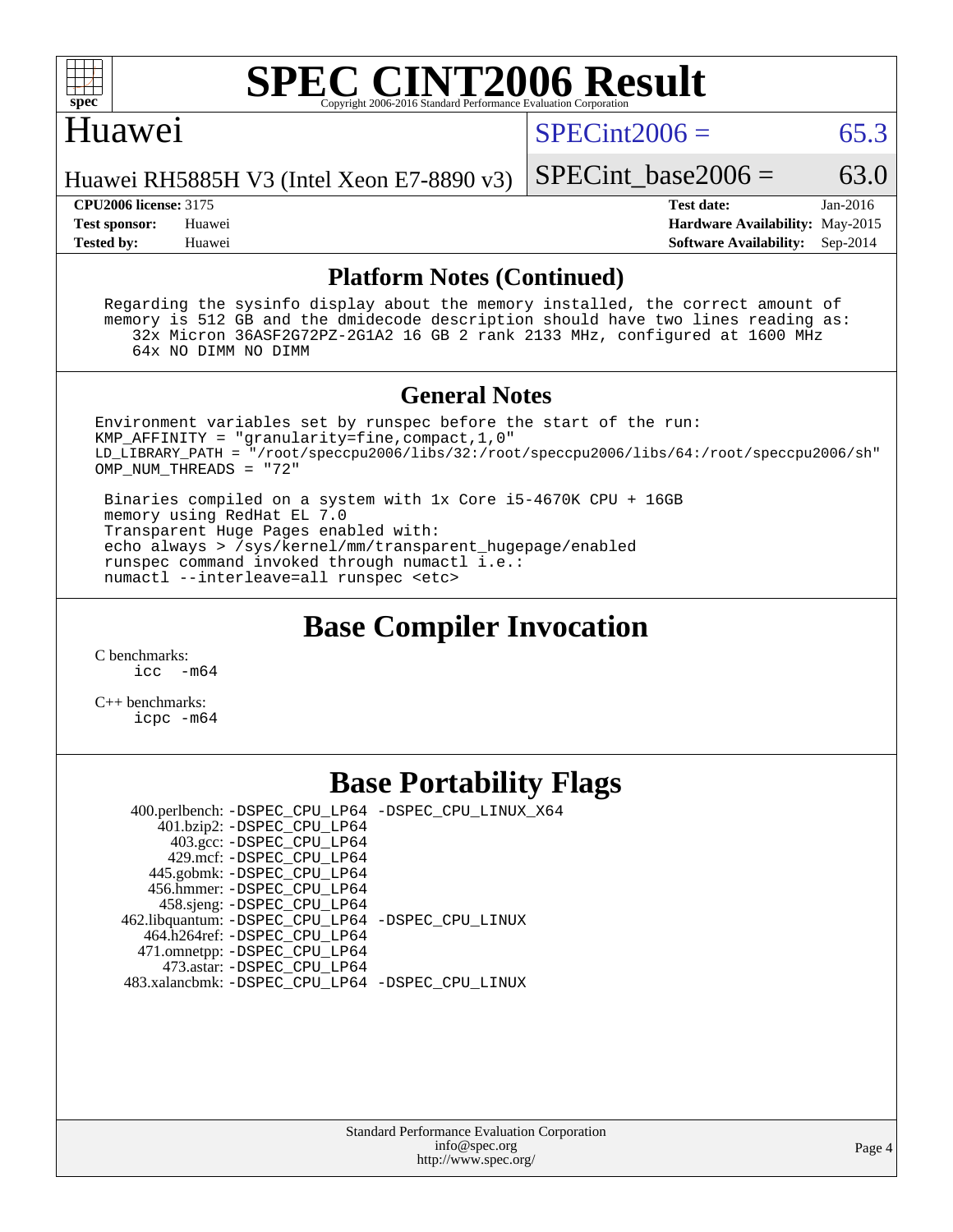

# Huawei

 $SPECint2006 = 65.3$  $SPECint2006 = 65.3$ 

Huawei RH5885H V3 (Intel Xeon E7-8890 v3)

**[CPU2006 license:](http://www.spec.org/auto/cpu2006/Docs/result-fields.html#CPU2006license)** 3175 **[Test date:](http://www.spec.org/auto/cpu2006/Docs/result-fields.html#Testdate)** Jan-2016

SPECint base2006 =  $63.0$ 

**[Test sponsor:](http://www.spec.org/auto/cpu2006/Docs/result-fields.html#Testsponsor)** Huawei **[Hardware Availability:](http://www.spec.org/auto/cpu2006/Docs/result-fields.html#HardwareAvailability)** May-2015 **[Tested by:](http://www.spec.org/auto/cpu2006/Docs/result-fields.html#Testedby)** Huawei **[Software Availability:](http://www.spec.org/auto/cpu2006/Docs/result-fields.html#SoftwareAvailability)** Sep-2014

# **[Base Optimization Flags](http://www.spec.org/auto/cpu2006/Docs/result-fields.html#BaseOptimizationFlags)**

[C benchmarks](http://www.spec.org/auto/cpu2006/Docs/result-fields.html#Cbenchmarks):

[-xCORE-AVX2](http://www.spec.org/cpu2006/results/res2016q1/cpu2006-20160110-38637.flags.html#user_CCbase_f-xAVX2_5f5fc0cbe2c9f62c816d3e45806c70d7) [-ipo](http://www.spec.org/cpu2006/results/res2016q1/cpu2006-20160110-38637.flags.html#user_CCbase_f-ipo) [-O3](http://www.spec.org/cpu2006/results/res2016q1/cpu2006-20160110-38637.flags.html#user_CCbase_f-O3) [-no-prec-div](http://www.spec.org/cpu2006/results/res2016q1/cpu2006-20160110-38637.flags.html#user_CCbase_f-no-prec-div) [-parallel](http://www.spec.org/cpu2006/results/res2016q1/cpu2006-20160110-38637.flags.html#user_CCbase_f-parallel) [-opt-prefetch](http://www.spec.org/cpu2006/results/res2016q1/cpu2006-20160110-38637.flags.html#user_CCbase_f-opt-prefetch) [-auto-p32](http://www.spec.org/cpu2006/results/res2016q1/cpu2006-20160110-38637.flags.html#user_CCbase_f-auto-p32)

[C++ benchmarks:](http://www.spec.org/auto/cpu2006/Docs/result-fields.html#CXXbenchmarks)

[-xCORE-AVX2](http://www.spec.org/cpu2006/results/res2016q1/cpu2006-20160110-38637.flags.html#user_CXXbase_f-xAVX2_5f5fc0cbe2c9f62c816d3e45806c70d7) [-ipo](http://www.spec.org/cpu2006/results/res2016q1/cpu2006-20160110-38637.flags.html#user_CXXbase_f-ipo) [-O3](http://www.spec.org/cpu2006/results/res2016q1/cpu2006-20160110-38637.flags.html#user_CXXbase_f-O3) [-no-prec-div](http://www.spec.org/cpu2006/results/res2016q1/cpu2006-20160110-38637.flags.html#user_CXXbase_f-no-prec-div) [-opt-prefetch](http://www.spec.org/cpu2006/results/res2016q1/cpu2006-20160110-38637.flags.html#user_CXXbase_f-opt-prefetch) [-auto-p32](http://www.spec.org/cpu2006/results/res2016q1/cpu2006-20160110-38637.flags.html#user_CXXbase_f-auto-p32) [-Wl,-z,muldefs](http://www.spec.org/cpu2006/results/res2016q1/cpu2006-20160110-38637.flags.html#user_CXXbase_link_force_multiple1_74079c344b956b9658436fd1b6dd3a8a) [-L/sh -lsmartheap64](http://www.spec.org/cpu2006/results/res2016q1/cpu2006-20160110-38637.flags.html#user_CXXbase_SmartHeap64_ed4ef857ce90951921efb0d91eb88472)

# **[Base Other Flags](http://www.spec.org/auto/cpu2006/Docs/result-fields.html#BaseOtherFlags)**

[C benchmarks](http://www.spec.org/auto/cpu2006/Docs/result-fields.html#Cbenchmarks):

403.gcc: [-Dalloca=\\_alloca](http://www.spec.org/cpu2006/results/res2016q1/cpu2006-20160110-38637.flags.html#b403.gcc_baseEXTRA_CFLAGS_Dalloca_be3056838c12de2578596ca5467af7f3)

# **[Peak Compiler Invocation](http://www.spec.org/auto/cpu2006/Docs/result-fields.html#PeakCompilerInvocation)**

[C benchmarks \(except as noted below\)](http://www.spec.org/auto/cpu2006/Docs/result-fields.html#Cbenchmarksexceptasnotedbelow): [icc -m64](http://www.spec.org/cpu2006/results/res2016q1/cpu2006-20160110-38637.flags.html#user_CCpeak_intel_icc_64bit_f346026e86af2a669e726fe758c88044)

400.perlbench: [icc -m32 -L/opt/intel/composer\\_xe\\_2015/lib/ia32](http://www.spec.org/cpu2006/results/res2016q1/cpu2006-20160110-38637.flags.html#user_peakCCLD400_perlbench_intel_icc_011b86df29f8c679b747245588698a4d)

[C++ benchmarks \(except as noted below\):](http://www.spec.org/auto/cpu2006/Docs/result-fields.html#CXXbenchmarksexceptasnotedbelow) [icpc -m32 -L/opt/intel/composer\\_xe\\_2015/lib/ia32](http://www.spec.org/cpu2006/results/res2016q1/cpu2006-20160110-38637.flags.html#user_CXXpeak_intel_icpc_c2c99686a1a582c3e0de0b4806b02cea)

473.astar: [icpc -m64](http://www.spec.org/cpu2006/results/res2016q1/cpu2006-20160110-38637.flags.html#user_peakCXXLD473_astar_intel_icpc_64bit_fc66a5337ce925472a5c54ad6a0de310)

# **[Peak Portability Flags](http://www.spec.org/auto/cpu2006/Docs/result-fields.html#PeakPortabilityFlags)**

 400.perlbench: [-DSPEC\\_CPU\\_LINUX\\_IA32](http://www.spec.org/cpu2006/results/res2016q1/cpu2006-20160110-38637.flags.html#b400.perlbench_peakCPORTABILITY_DSPEC_CPU_LINUX_IA32) 401.bzip2: [-DSPEC\\_CPU\\_LP64](http://www.spec.org/cpu2006/results/res2016q1/cpu2006-20160110-38637.flags.html#suite_peakPORTABILITY401_bzip2_DSPEC_CPU_LP64) 403.gcc: [-DSPEC\\_CPU\\_LP64](http://www.spec.org/cpu2006/results/res2016q1/cpu2006-20160110-38637.flags.html#suite_peakPORTABILITY403_gcc_DSPEC_CPU_LP64) 429.mcf: [-DSPEC\\_CPU\\_LP64](http://www.spec.org/cpu2006/results/res2016q1/cpu2006-20160110-38637.flags.html#suite_peakPORTABILITY429_mcf_DSPEC_CPU_LP64) 445.gobmk: [-DSPEC\\_CPU\\_LP64](http://www.spec.org/cpu2006/results/res2016q1/cpu2006-20160110-38637.flags.html#suite_peakPORTABILITY445_gobmk_DSPEC_CPU_LP64) 456.hmmer: [-DSPEC\\_CPU\\_LP64](http://www.spec.org/cpu2006/results/res2016q1/cpu2006-20160110-38637.flags.html#suite_peakPORTABILITY456_hmmer_DSPEC_CPU_LP64) 458.sjeng: [-DSPEC\\_CPU\\_LP64](http://www.spec.org/cpu2006/results/res2016q1/cpu2006-20160110-38637.flags.html#suite_peakPORTABILITY458_sjeng_DSPEC_CPU_LP64) 462.libquantum: [-DSPEC\\_CPU\\_LP64](http://www.spec.org/cpu2006/results/res2016q1/cpu2006-20160110-38637.flags.html#suite_peakPORTABILITY462_libquantum_DSPEC_CPU_LP64) [-DSPEC\\_CPU\\_LINUX](http://www.spec.org/cpu2006/results/res2016q1/cpu2006-20160110-38637.flags.html#b462.libquantum_peakCPORTABILITY_DSPEC_CPU_LINUX) 464.h264ref: [-DSPEC\\_CPU\\_LP64](http://www.spec.org/cpu2006/results/res2016q1/cpu2006-20160110-38637.flags.html#suite_peakPORTABILITY464_h264ref_DSPEC_CPU_LP64) 473.astar: [-DSPEC\\_CPU\\_LP64](http://www.spec.org/cpu2006/results/res2016q1/cpu2006-20160110-38637.flags.html#suite_peakPORTABILITY473_astar_DSPEC_CPU_LP64) 483.xalancbmk: [-DSPEC\\_CPU\\_LINUX](http://www.spec.org/cpu2006/results/res2016q1/cpu2006-20160110-38637.flags.html#b483.xalancbmk_peakCXXPORTABILITY_DSPEC_CPU_LINUX)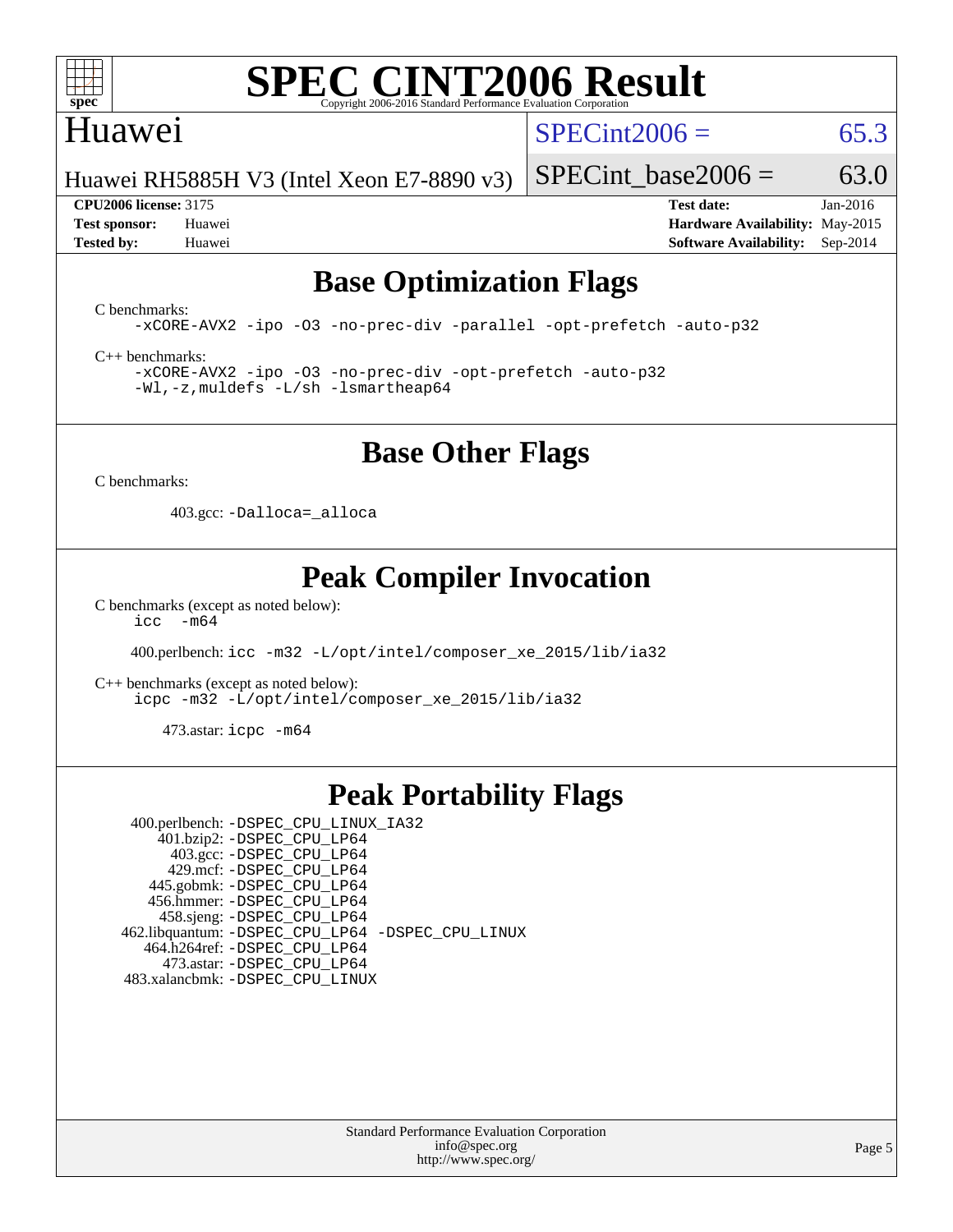

# Huawei

 $SPECint2006 = 65.3$  $SPECint2006 = 65.3$ 

Huawei RH5885H V3 (Intel Xeon E7-8890 v3)

SPECint base2006 =  $63.0$ 

**[CPU2006 license:](http://www.spec.org/auto/cpu2006/Docs/result-fields.html#CPU2006license)** 3175 **[Test date:](http://www.spec.org/auto/cpu2006/Docs/result-fields.html#Testdate)** Jan-2016 **[Test sponsor:](http://www.spec.org/auto/cpu2006/Docs/result-fields.html#Testsponsor)** Huawei **[Hardware Availability:](http://www.spec.org/auto/cpu2006/Docs/result-fields.html#HardwareAvailability)** May-2015 **[Tested by:](http://www.spec.org/auto/cpu2006/Docs/result-fields.html#Testedby)** Huawei **[Software Availability:](http://www.spec.org/auto/cpu2006/Docs/result-fields.html#SoftwareAvailability)** Sep-2014

# **[Peak Optimization Flags](http://www.spec.org/auto/cpu2006/Docs/result-fields.html#PeakOptimizationFlags)**

### [C benchmarks](http://www.spec.org/auto/cpu2006/Docs/result-fields.html#Cbenchmarks):

 400.perlbench: [-xCORE-AVX2](http://www.spec.org/cpu2006/results/res2016q1/cpu2006-20160110-38637.flags.html#user_peakPASS2_CFLAGSPASS2_LDCFLAGS400_perlbench_f-xAVX2_5f5fc0cbe2c9f62c816d3e45806c70d7)(pass 2) [-prof-gen](http://www.spec.org/cpu2006/results/res2016q1/cpu2006-20160110-38637.flags.html#user_peakPASS1_CFLAGSPASS1_LDCFLAGS400_perlbench_prof_gen_e43856698f6ca7b7e442dfd80e94a8fc)(pass 1) [-ipo](http://www.spec.org/cpu2006/results/res2016q1/cpu2006-20160110-38637.flags.html#user_peakPASS2_CFLAGSPASS2_LDCFLAGS400_perlbench_f-ipo)(pass 2) [-O3](http://www.spec.org/cpu2006/results/res2016q1/cpu2006-20160110-38637.flags.html#user_peakPASS2_CFLAGSPASS2_LDCFLAGS400_perlbench_f-O3)(pass 2) [-no-prec-div](http://www.spec.org/cpu2006/results/res2016q1/cpu2006-20160110-38637.flags.html#user_peakPASS2_CFLAGSPASS2_LDCFLAGS400_perlbench_f-no-prec-div)(pass 2) [-prof-use](http://www.spec.org/cpu2006/results/res2016q1/cpu2006-20160110-38637.flags.html#user_peakPASS2_CFLAGSPASS2_LDCFLAGS400_perlbench_prof_use_bccf7792157ff70d64e32fe3e1250b55)(pass 2) [-opt-prefetch](http://www.spec.org/cpu2006/results/res2016q1/cpu2006-20160110-38637.flags.html#user_peakCOPTIMIZE400_perlbench_f-opt-prefetch) [-ansi-alias](http://www.spec.org/cpu2006/results/res2016q1/cpu2006-20160110-38637.flags.html#user_peakCOPTIMIZE400_perlbench_f-ansi-alias) 401.bzip2: [-xCORE-AVX2](http://www.spec.org/cpu2006/results/res2016q1/cpu2006-20160110-38637.flags.html#user_peakPASS2_CFLAGSPASS2_LDCFLAGS401_bzip2_f-xAVX2_5f5fc0cbe2c9f62c816d3e45806c70d7)(pass 2) [-prof-gen](http://www.spec.org/cpu2006/results/res2016q1/cpu2006-20160110-38637.flags.html#user_peakPASS1_CFLAGSPASS1_LDCFLAGS401_bzip2_prof_gen_e43856698f6ca7b7e442dfd80e94a8fc)(pass 1) [-ipo](http://www.spec.org/cpu2006/results/res2016q1/cpu2006-20160110-38637.flags.html#user_peakPASS2_CFLAGSPASS2_LDCFLAGS401_bzip2_f-ipo)(pass 2) [-O3](http://www.spec.org/cpu2006/results/res2016q1/cpu2006-20160110-38637.flags.html#user_peakPASS2_CFLAGSPASS2_LDCFLAGS401_bzip2_f-O3)(pass 2) [-no-prec-div](http://www.spec.org/cpu2006/results/res2016q1/cpu2006-20160110-38637.flags.html#user_peakCOPTIMIZEPASS2_CFLAGSPASS2_LDCFLAGS401_bzip2_f-no-prec-div) [-prof-use](http://www.spec.org/cpu2006/results/res2016q1/cpu2006-20160110-38637.flags.html#user_peakPASS2_CFLAGSPASS2_LDCFLAGS401_bzip2_prof_use_bccf7792157ff70d64e32fe3e1250b55)(pass 2) [-auto-ilp32](http://www.spec.org/cpu2006/results/res2016q1/cpu2006-20160110-38637.flags.html#user_peakCOPTIMIZE401_bzip2_f-auto-ilp32) [-opt-prefetch](http://www.spec.org/cpu2006/results/res2016q1/cpu2006-20160110-38637.flags.html#user_peakCOPTIMIZE401_bzip2_f-opt-prefetch) [-ansi-alias](http://www.spec.org/cpu2006/results/res2016q1/cpu2006-20160110-38637.flags.html#user_peakCOPTIMIZE401_bzip2_f-ansi-alias) 403.gcc: [-xCORE-AVX2](http://www.spec.org/cpu2006/results/res2016q1/cpu2006-20160110-38637.flags.html#user_peakCOPTIMIZE403_gcc_f-xAVX2_5f5fc0cbe2c9f62c816d3e45806c70d7) [-ipo](http://www.spec.org/cpu2006/results/res2016q1/cpu2006-20160110-38637.flags.html#user_peakCOPTIMIZE403_gcc_f-ipo) [-O3](http://www.spec.org/cpu2006/results/res2016q1/cpu2006-20160110-38637.flags.html#user_peakCOPTIMIZE403_gcc_f-O3) [-no-prec-div](http://www.spec.org/cpu2006/results/res2016q1/cpu2006-20160110-38637.flags.html#user_peakCOPTIMIZE403_gcc_f-no-prec-div) [-inline-calloc](http://www.spec.org/cpu2006/results/res2016q1/cpu2006-20160110-38637.flags.html#user_peakCOPTIMIZE403_gcc_f-inline-calloc) [-opt-malloc-options=3](http://www.spec.org/cpu2006/results/res2016q1/cpu2006-20160110-38637.flags.html#user_peakCOPTIMIZE403_gcc_f-opt-malloc-options_13ab9b803cf986b4ee62f0a5998c2238) [-auto-ilp32](http://www.spec.org/cpu2006/results/res2016q1/cpu2006-20160110-38637.flags.html#user_peakCOPTIMIZE403_gcc_f-auto-ilp32) 429.mcf: [-xCORE-AVX2](http://www.spec.org/cpu2006/results/res2016q1/cpu2006-20160110-38637.flags.html#user_peakCOPTIMIZE429_mcf_f-xAVX2_5f5fc0cbe2c9f62c816d3e45806c70d7) [-ipo](http://www.spec.org/cpu2006/results/res2016q1/cpu2006-20160110-38637.flags.html#user_peakCOPTIMIZE429_mcf_f-ipo) [-O3](http://www.spec.org/cpu2006/results/res2016q1/cpu2006-20160110-38637.flags.html#user_peakCOPTIMIZE429_mcf_f-O3) [-no-prec-div](http://www.spec.org/cpu2006/results/res2016q1/cpu2006-20160110-38637.flags.html#user_peakCOPTIMIZE429_mcf_f-no-prec-div) [-parallel](http://www.spec.org/cpu2006/results/res2016q1/cpu2006-20160110-38637.flags.html#user_peakCOPTIMIZE429_mcf_f-parallel) [-opt-prefetch](http://www.spec.org/cpu2006/results/res2016q1/cpu2006-20160110-38637.flags.html#user_peakCOPTIMIZE429_mcf_f-opt-prefetch) [-auto-p32](http://www.spec.org/cpu2006/results/res2016q1/cpu2006-20160110-38637.flags.html#user_peakCOPTIMIZE429_mcf_f-auto-p32) 445.gobmk: basepeak = yes 456.hmmer: basepeak = yes 458.sjeng: [-xCORE-AVX2](http://www.spec.org/cpu2006/results/res2016q1/cpu2006-20160110-38637.flags.html#user_peakPASS2_CFLAGSPASS2_LDCFLAGS458_sjeng_f-xAVX2_5f5fc0cbe2c9f62c816d3e45806c70d7)(pass 2) [-prof-gen](http://www.spec.org/cpu2006/results/res2016q1/cpu2006-20160110-38637.flags.html#user_peakPASS1_CFLAGSPASS1_LDCFLAGS458_sjeng_prof_gen_e43856698f6ca7b7e442dfd80e94a8fc)(pass 1) [-ipo](http://www.spec.org/cpu2006/results/res2016q1/cpu2006-20160110-38637.flags.html#user_peakPASS2_CFLAGSPASS2_LDCFLAGS458_sjeng_f-ipo)(pass 2) [-O3](http://www.spec.org/cpu2006/results/res2016q1/cpu2006-20160110-38637.flags.html#user_peakPASS2_CFLAGSPASS2_LDCFLAGS458_sjeng_f-O3)(pass 2) [-no-prec-div](http://www.spec.org/cpu2006/results/res2016q1/cpu2006-20160110-38637.flags.html#user_peakPASS2_CFLAGSPASS2_LDCFLAGS458_sjeng_f-no-prec-div)(pass 2) [-prof-use](http://www.spec.org/cpu2006/results/res2016q1/cpu2006-20160110-38637.flags.html#user_peakPASS2_CFLAGSPASS2_LDCFLAGS458_sjeng_prof_use_bccf7792157ff70d64e32fe3e1250b55)(pass 2) [-unroll4](http://www.spec.org/cpu2006/results/res2016q1/cpu2006-20160110-38637.flags.html#user_peakCOPTIMIZE458_sjeng_f-unroll_4e5e4ed65b7fd20bdcd365bec371b81f)  $462$ .libquantum: basepeak = yes  $464.h264$ ref: basepeak = yes [C++ benchmarks:](http://www.spec.org/auto/cpu2006/Docs/result-fields.html#CXXbenchmarks) 471.omnetpp: [-xCORE-AVX2](http://www.spec.org/cpu2006/results/res2016q1/cpu2006-20160110-38637.flags.html#user_peakPASS2_CXXFLAGSPASS2_LDCXXFLAGS471_omnetpp_f-xAVX2_5f5fc0cbe2c9f62c816d3e45806c70d7)(pass 2) [-prof-gen](http://www.spec.org/cpu2006/results/res2016q1/cpu2006-20160110-38637.flags.html#user_peakPASS1_CXXFLAGSPASS1_LDCXXFLAGS471_omnetpp_prof_gen_e43856698f6ca7b7e442dfd80e94a8fc)(pass 1) [-ipo](http://www.spec.org/cpu2006/results/res2016q1/cpu2006-20160110-38637.flags.html#user_peakPASS2_CXXFLAGSPASS2_LDCXXFLAGS471_omnetpp_f-ipo)(pass 2) [-O3](http://www.spec.org/cpu2006/results/res2016q1/cpu2006-20160110-38637.flags.html#user_peakPASS2_CXXFLAGSPASS2_LDCXXFLAGS471_omnetpp_f-O3)(pass 2) [-no-prec-div](http://www.spec.org/cpu2006/results/res2016q1/cpu2006-20160110-38637.flags.html#user_peakPASS2_CXXFLAGSPASS2_LDCXXFLAGS471_omnetpp_f-no-prec-div)(pass 2) [-prof-use](http://www.spec.org/cpu2006/results/res2016q1/cpu2006-20160110-38637.flags.html#user_peakPASS2_CXXFLAGSPASS2_LDCXXFLAGS471_omnetpp_prof_use_bccf7792157ff70d64e32fe3e1250b55)(pass 2) [-opt-ra-region-strategy=block](http://www.spec.org/cpu2006/results/res2016q1/cpu2006-20160110-38637.flags.html#user_peakCXXOPTIMIZE471_omnetpp_f-opt-ra-region-strategy_5382940c29ea30302d682fc74bfe0147) [-ansi-alias](http://www.spec.org/cpu2006/results/res2016q1/cpu2006-20160110-38637.flags.html#user_peakCXXOPTIMIZE471_omnetpp_f-ansi-alias) [-Wl,-z,muldefs](http://www.spec.org/cpu2006/results/res2016q1/cpu2006-20160110-38637.flags.html#user_peakEXTRA_LDFLAGS471_omnetpp_link_force_multiple1_74079c344b956b9658436fd1b6dd3a8a) [-L/sh -lsmartheap](http://www.spec.org/cpu2006/results/res2016q1/cpu2006-20160110-38637.flags.html#user_peakEXTRA_LIBS471_omnetpp_SmartHeap_32f6c82aa1ed9c52345d30cf6e4a0499) 473.astar: [-xCORE-AVX2](http://www.spec.org/cpu2006/results/res2016q1/cpu2006-20160110-38637.flags.html#user_peakCXXOPTIMIZE473_astar_f-xAVX2_5f5fc0cbe2c9f62c816d3e45806c70d7) [-ipo](http://www.spec.org/cpu2006/results/res2016q1/cpu2006-20160110-38637.flags.html#user_peakCXXOPTIMIZE473_astar_f-ipo) [-O3](http://www.spec.org/cpu2006/results/res2016q1/cpu2006-20160110-38637.flags.html#user_peakCXXOPTIMIZE473_astar_f-O3) [-no-prec-div](http://www.spec.org/cpu2006/results/res2016q1/cpu2006-20160110-38637.flags.html#user_peakCXXOPTIMIZE473_astar_f-no-prec-div) [-opt-prefetch](http://www.spec.org/cpu2006/results/res2016q1/cpu2006-20160110-38637.flags.html#user_peakCXXOPTIMIZE473_astar_f-opt-prefetch) [-auto-p32](http://www.spec.org/cpu2006/results/res2016q1/cpu2006-20160110-38637.flags.html#user_peakCXXOPTIMIZE473_astar_f-auto-p32) [-Wl,-z,muldefs](http://www.spec.org/cpu2006/results/res2016q1/cpu2006-20160110-38637.flags.html#user_peakEXTRA_LDFLAGS473_astar_link_force_multiple1_74079c344b956b9658436fd1b6dd3a8a) [-L/sh -lsmartheap64](http://www.spec.org/cpu2006/results/res2016q1/cpu2006-20160110-38637.flags.html#user_peakEXTRA_LIBS473_astar_SmartHeap64_ed4ef857ce90951921efb0d91eb88472) 483.xalancbmk: [-xCORE-AVX2](http://www.spec.org/cpu2006/results/res2016q1/cpu2006-20160110-38637.flags.html#user_peakCXXOPTIMIZE483_xalancbmk_f-xAVX2_5f5fc0cbe2c9f62c816d3e45806c70d7) [-ipo](http://www.spec.org/cpu2006/results/res2016q1/cpu2006-20160110-38637.flags.html#user_peakCXXOPTIMIZE483_xalancbmk_f-ipo) [-O3](http://www.spec.org/cpu2006/results/res2016q1/cpu2006-20160110-38637.flags.html#user_peakCXXOPTIMIZE483_xalancbmk_f-O3) [-no-prec-div](http://www.spec.org/cpu2006/results/res2016q1/cpu2006-20160110-38637.flags.html#user_peakCXXOPTIMIZE483_xalancbmk_f-no-prec-div) [-opt-prefetch](http://www.spec.org/cpu2006/results/res2016q1/cpu2006-20160110-38637.flags.html#user_peakCXXOPTIMIZE483_xalancbmk_f-opt-prefetch) [-ansi-alias](http://www.spec.org/cpu2006/results/res2016q1/cpu2006-20160110-38637.flags.html#user_peakCXXOPTIMIZE483_xalancbmk_f-ansi-alias) [-Wl,-z,muldefs](http://www.spec.org/cpu2006/results/res2016q1/cpu2006-20160110-38637.flags.html#user_peakEXTRA_LDFLAGS483_xalancbmk_link_force_multiple1_74079c344b956b9658436fd1b6dd3a8a) [-L/sh -lsmartheap](http://www.spec.org/cpu2006/results/res2016q1/cpu2006-20160110-38637.flags.html#user_peakEXTRA_LIBS483_xalancbmk_SmartHeap_32f6c82aa1ed9c52345d30cf6e4a0499)

# **[Peak Other Flags](http://www.spec.org/auto/cpu2006/Docs/result-fields.html#PeakOtherFlags)**

[C benchmarks](http://www.spec.org/auto/cpu2006/Docs/result-fields.html#Cbenchmarks):

403.gcc: [-Dalloca=\\_alloca](http://www.spec.org/cpu2006/results/res2016q1/cpu2006-20160110-38637.flags.html#b403.gcc_peakEXTRA_CFLAGS_Dalloca_be3056838c12de2578596ca5467af7f3)